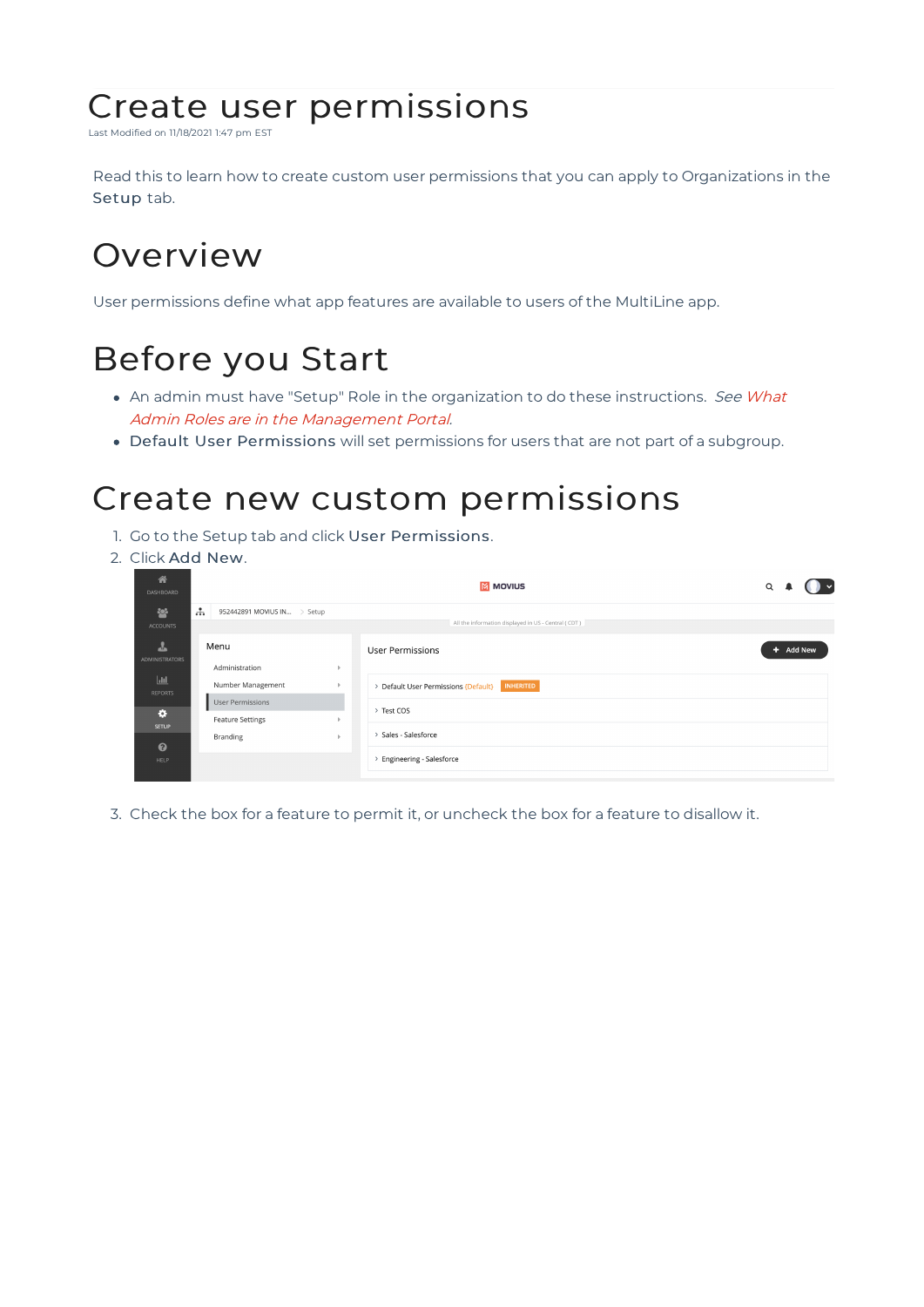

# List of permissions

## Inbound Call Settings

- Data: Enable/Disable using data to receive inbound calls.
- Minutes: Enable/Disable using minutes to receive inbound calls.
- Fall back: Enable/Disable trying data first, then minutes, to receive inbound calls.

#### Outbound Call Settings

- Data: Enable/Disable using data to make outbound calls.
- Minutes: Enable/Disable using minutes to make outbound calls.
- Choose on Dialer: Enable/Disable choosing data or minutes from the dialer when making outbound calls.

#### Contact Sources

- Use Native: Enable/Disable using native contacts service in MultiLine.
- Local: Enable/Disable importing native contacts into MultiLine.
- Exchange: Enable/Disable exchanging contacts between native device and MultiLine server.

#### Personalization

Allow Personalize Number: Enable/Disable the ability to customize MultiLine number.

#### General Settings

- Allow Call Scheduler: Enable/Disable call scheduler function.
- Allow Scheduler: Enable/Disable scheduler function.
- Allow "Show Caller ID": Enable/Disable caller ID function.
- Allow Simultaneous/Sequential Ring: Enable/Disable simultaneous/sequential ring function.